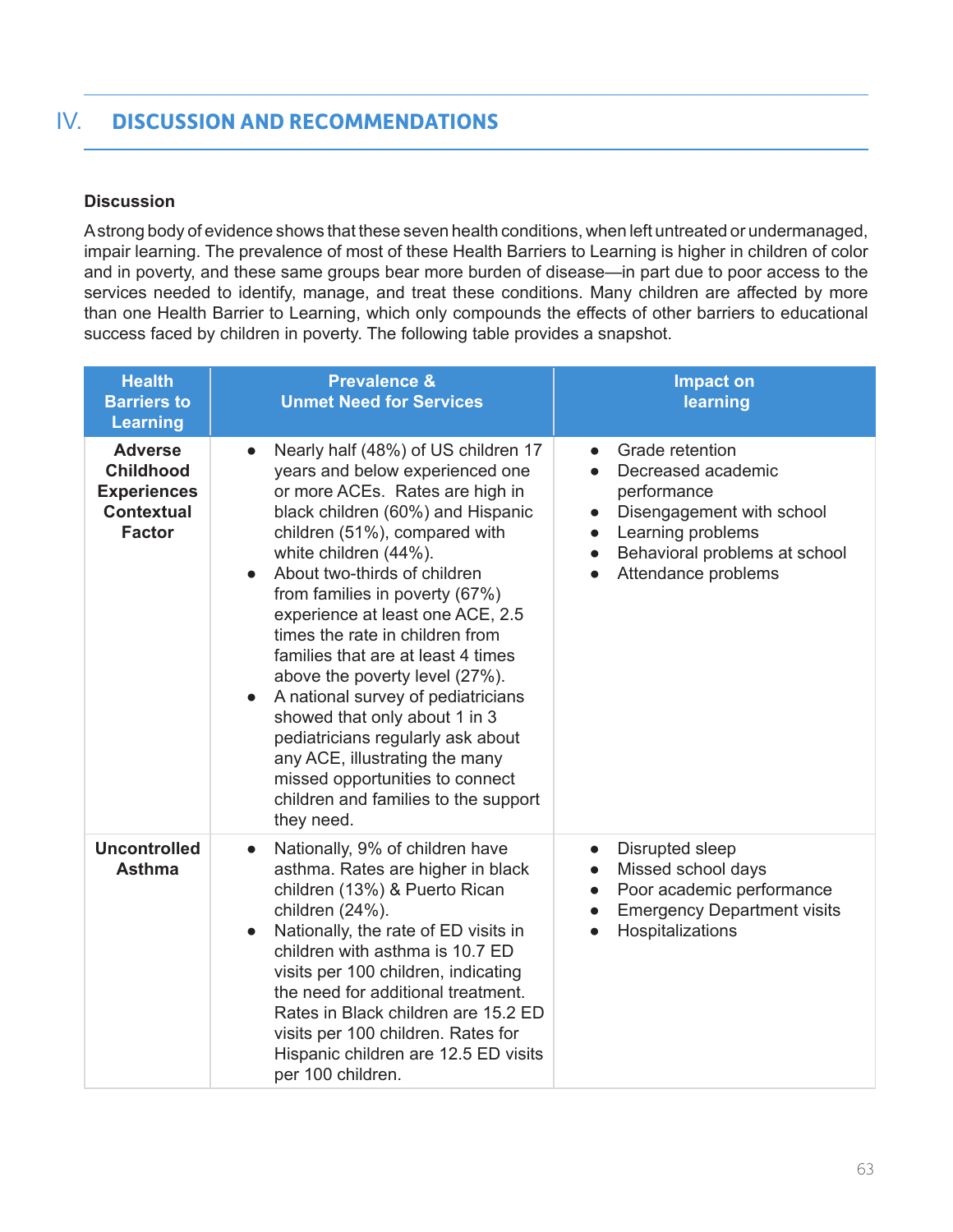| <b>Health</b><br><b>Barriers to</b><br><b>Learning</b> | <b>Prevalence &amp;</b><br><b>Unmet Need for Services</b>                                                                                                                                                                                                                                                                                                                                                                                                                                                                                                                         | <b>Impact on</b><br>learning                                                                                                                                                                                                                                                                                                |
|--------------------------------------------------------|-----------------------------------------------------------------------------------------------------------------------------------------------------------------------------------------------------------------------------------------------------------------------------------------------------------------------------------------------------------------------------------------------------------------------------------------------------------------------------------------------------------------------------------------------------------------------------------|-----------------------------------------------------------------------------------------------------------------------------------------------------------------------------------------------------------------------------------------------------------------------------------------------------------------------------|
| <b>Uncorrected</b><br><b>Vision</b><br><b>Problems</b> | Uncorrected refractive errors affect<br>$\bullet$<br>18% of 12 to 17 year olds.<br>Amblyopia affects 2% of children<br>aged 6 months to 6 years old.<br>Strabismus affects 2% to 4% of<br>children below 6 years old.<br>In some underserved communities,<br>$\bullet$<br>22% to 30% of children fail vision<br>screening, indicating high unmet<br>need for services.                                                                                                                                                                                                            | Adverse effects on visual tasks<br>$\bullet$<br>such as reading, writing and<br>using computers<br>Poor school performance<br>Adverse effects on motor skills<br>needed in practical, daily tasks                                                                                                                           |
| <b>Uncorrected</b><br><b>Hearing</b><br>problems       | 9 to 10 children out of every 1000<br>$\bullet$<br>will have permanent hearing loss<br>by school-age.<br>Although 95% of newborns receive<br>hearing screening, newborn<br>screening will still miss children<br>who develop hearing loss later.                                                                                                                                                                                                                                                                                                                                  | Inability to understand speech in<br>$\bullet$<br>the classroom<br>Grade repetition<br>$\bullet$<br>Speech and language deficits<br>$\bullet$<br>Social emotional issues<br>$\bullet$<br>including low self-esteem, less<br>energy, & behavior problems<br>Poor educational performance<br>$\bullet$                        |
| <b>Dental pain</b>                                     | Caries are common, with more<br>$\bullet$<br>than half of 6 to 8 year olds (56%)<br>experiencing caries.<br>Untreated caries are also common.<br>$\bullet$<br>Nationally, about 22% of children<br>aged 6 to 9 had untreated caries,<br>with particularly high rates in black<br>children (32%), Mexican American<br>children (29%), and children living<br>in poverty (27%).<br>Nationally, only 44% received<br>dental care in the past year. Rates<br>are even lower in black children<br>(34%), Hispanic children (35%),<br>and children in low-income families<br>$(33\%)$ . | Missed school days<br>$\bullet$<br>Lost sleep<br>$\bullet$<br>Difficulty with paying attention<br>$\bullet$<br>Poor school performance:<br>$\bullet$<br>problems at school, falling<br>behind in homework & lower<br>grades<br>Psychosocial problems: Feeling<br>worthless, shy and unhappy.<br>Less likely to be friendly. |
| <b>Persistent</b><br><b>Hunger</b>                     | Nationally, children experience food<br>$\bullet$<br>insecurity in 8% of households with<br>children. Rates are higher in single<br>female-headed households (15%),<br>black households (11%), Hispanic<br>households (12%), and poor<br>households (21%).                                                                                                                                                                                                                                                                                                                        | Emotional state of the child<br>Interaction abilities & social skills<br>Anxiety and depression<br>Lower levels of school<br>engagement<br>Greater risk of being placed in<br>special education<br>Poorer test scores                                                                                                       |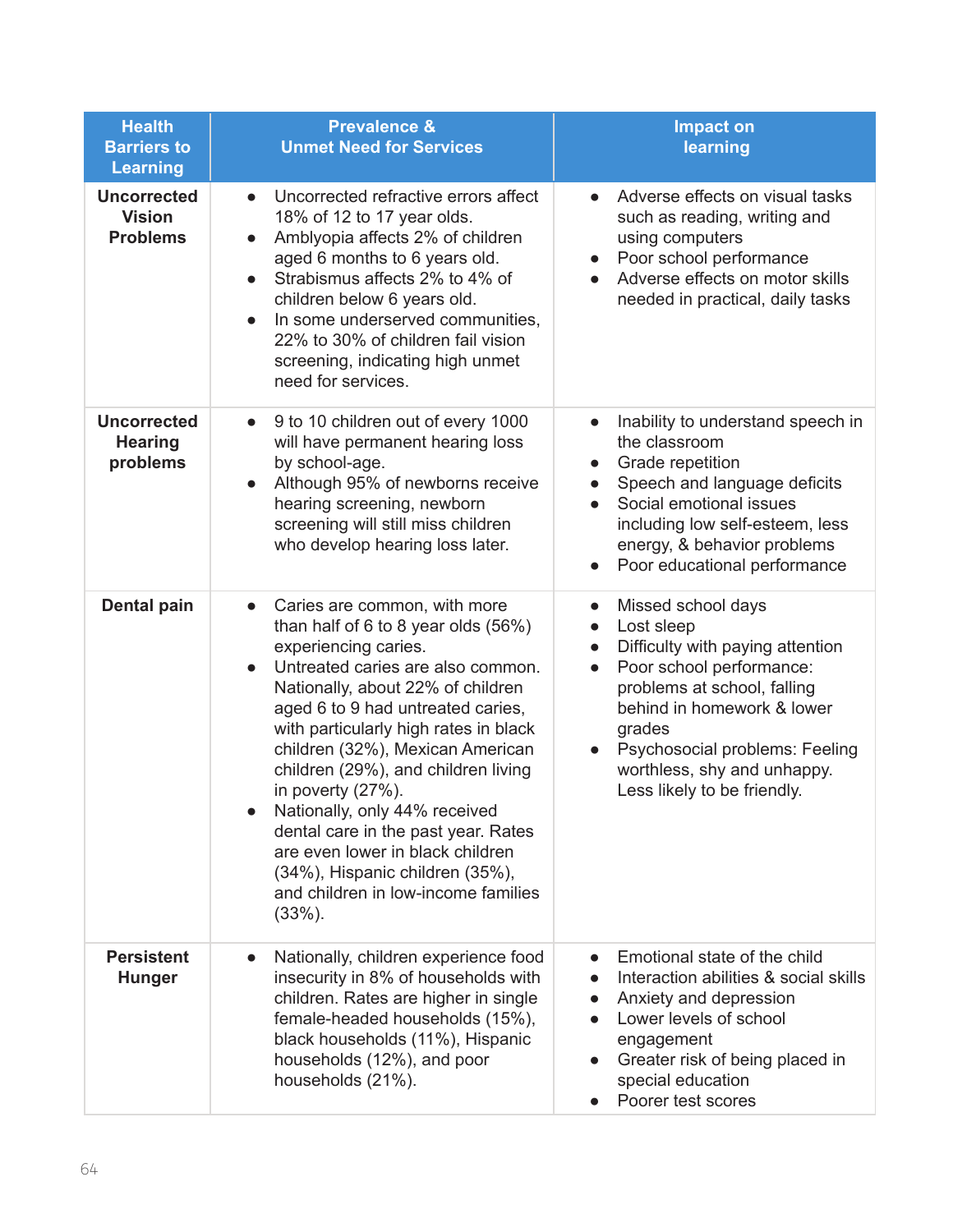| <b>Health</b><br><b>Barriers to</b><br><b>Learning</b>                                       | <b>Prevalence &amp;</b><br><b>Unmet Need for Services</b>                                                                                                                                                                                                                                                                                                                                                                                                                                                            | <b>Impact on</b><br>learning                                                                                                                                                                                                                                                            |
|----------------------------------------------------------------------------------------------|----------------------------------------------------------------------------------------------------------------------------------------------------------------------------------------------------------------------------------------------------------------------------------------------------------------------------------------------------------------------------------------------------------------------------------------------------------------------------------------------------------------------|-----------------------------------------------------------------------------------------------------------------------------------------------------------------------------------------------------------------------------------------------------------------------------------------|
| <b>Certain</b><br><b>Mental</b><br><b>Health and</b><br><b>Behavioral</b><br><b>Problems</b> | Behavioral disorders affect 4% of<br>$\bullet$<br>children and are most commonly<br>diagnosed in black children (6%)<br>and children in poverty (7%).<br>Attention-deficit/hyperactivity<br>$\bullet$<br>disorder (ADHD) is the most<br>common mental health problem<br>with about 10% of children<br>diagnosed at some point in their<br>lives.<br>Children who are poor, uninsured<br>or whose parents have low levels of<br>education tend to have less access<br>to the mental health care they<br>need.         | Lower likelihood of completing<br>college<br>Failure to graduate from high<br>$\bullet$<br>school<br>Grade repetition<br>$\bullet$<br>Suspension<br>$\bullet$<br>Decreased academic<br>$\bullet$<br>performance (low reading and<br>math test scores)<br>Placement in special education |
| <b>Effects</b><br>of Lead<br><b>Exposure</b>                                                 | About 1.1 million low-income<br>$\bullet$<br>homes with children under the age<br>of 6 still contain lead-based paint<br>hazards.<br>Average blood lead levels are<br>higher in black children, children<br>enrolled in Medicaid, and children<br>from poorer families.<br>About 67% of Medicaid-enrolled<br>$\bullet$<br>children were tested for lead by<br>the age of 2, potentially missing<br>opportunities to identify and<br>mitigate the risk of permanent<br>neurologic damage and behavioral<br>disorders. | Decreased IQ<br>$\bullet$<br>Decreased academic<br>performance<br>Speech and language deficits<br>Behavioral problems, including<br>ADHD and destructive and<br>aggressive behaviors                                                                                                    |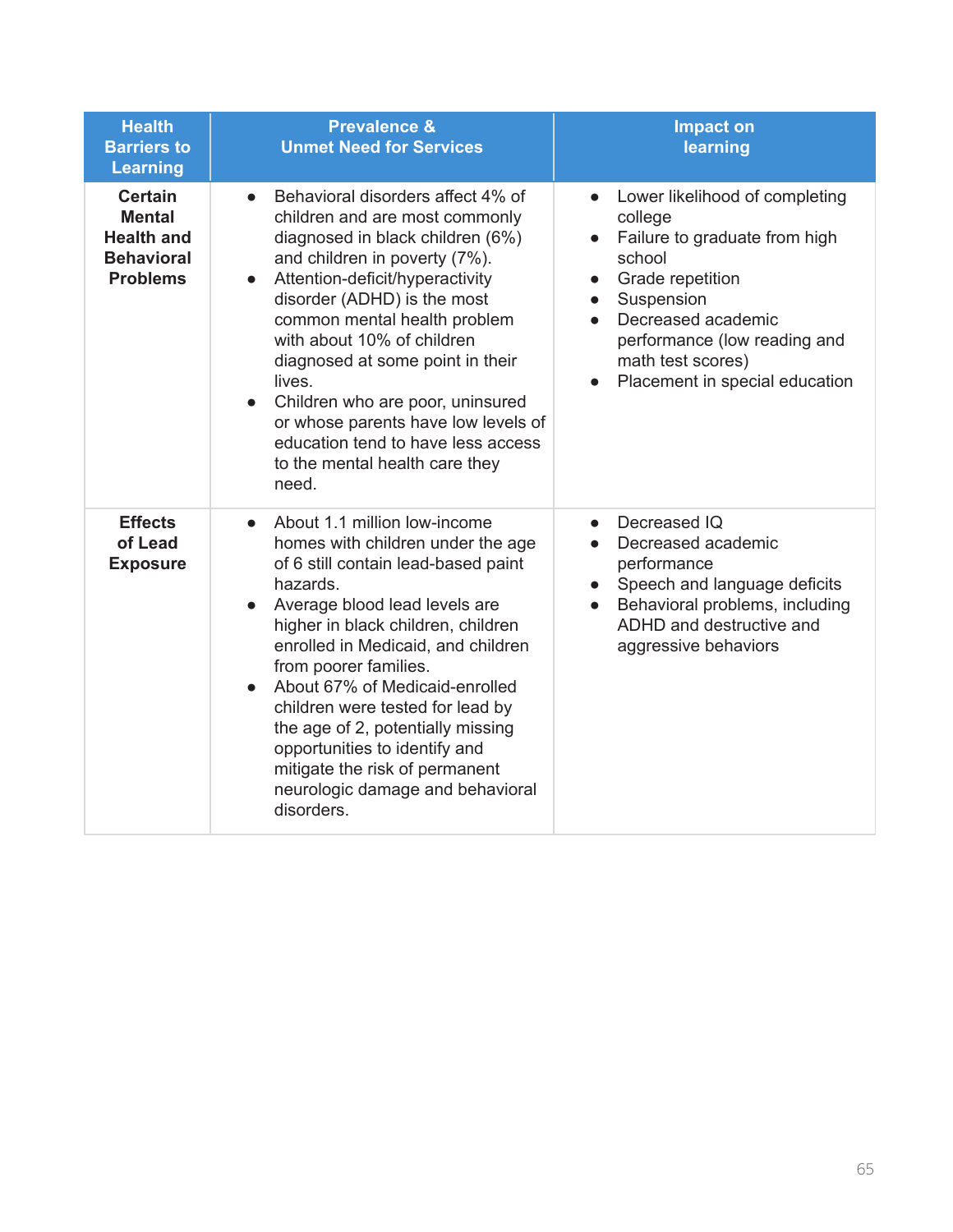Given that education and graduation from high school are critical to achieving good health, well-being, and social stability in adulthood, a child's ability to attend school, concentrate in the classroom, and perform academically are paramount. Windows of opportunity for children to achieve critical milestones, such as reading proficiency in 3<sup>rd</sup> grade, pass quickly. Thus, the pervasive problem of children with unidentified and untreated Health Barriers to Learning needs to be urgently addressed.

Each of these health barriers has treatments or interventions that have been proven to work. Many welldesigned clinical screening and treatment guidelines and protocols include some or all of these HBLs. Additionally, there is a growing recognition that children in poverty are at higher risk. For example, the American Academy of Pediatrics' Bright Futures recommends screening for vision at ages 3,4,5,6,8,10,12, and 15—but adds the caveat that screening should be done annually for children who are at risk, which includes poverty and other high risk demographic and social factors.<sup>298</sup> Similarly, the AAP recommends blood testing for children at specific ages, but also recommends that all children ages 0-6 receive an annual risk assessment for lead exposure.<sup>299</sup> In 2015, the AAP added screening for hunger,<sup>300</sup> and in 2016 added screening for poverty<sup>301</sup> to the recommended protocol for well child visits. Moreover, there is an increasing awareness of the impact of Adverse Childhood Experiences on health and brain development, and promising interventions continue to develop to mitigate their impact by building resilience.

However, to make a real difference at both an individual and a population level, children who need any or all of these interventions must to be identified early, which requires longitudinal, systematic screening. Approximately 15 million children still have barriers to receiving routine primary care,<sup>302</sup> and many others do not routinely access it. To reach these children, solutions require an integrated, broad-based public health approach—one that ties together the often-siloed institutions of education, health care, and social services; and that better integrates parents into the circle of knowledge and care plan for the child.

#### **Recommendations**

To empower at-risk communities and to keep children healthy and ready to learn, the healthcare and education sectors, parents, and other community agencies need to work together to create an integrated safety net. To be effective, this requires coordination and collaboration among the medical and education sectors, parents, and other community agencies that provide support services for children. Shared messaging about the importance and interdependence of health, attendance, and school success will be important.

**Annual Screening and the Medical Home Model of Care:** In addition to uninsured and underinsured children, many children who have coverage are not yet accessing optimal care in the medical home model. Conceptually coined in the 1960s by the American Academy of Pediatrics, the term medical home refers to 'delivery of advanced primary care with the goal of addressing and integrating high quality health promotion, acute care and chronic condition management in a planned, coordinated, and familycentered manner.<sup>'303</sup> Continuity is a key feature, particularly important in the management of children's health as they progress through different mental and physical developmental stages and challenges. The relationship developed over time allows for more consistent screening, targeted preventative guidance, and management of chronic conditions. As discussed, from a clinical standpoint, there are varying recommendations for the specific periodicity of some screenings, but clearly from the evidence presented above, children—especially those in poverty or with other risk factors—are being missed, which is subsequently impacting their ability to learn and succeed in school. Clinical teams need to prioritize age-appropriate annual screening for Health Barriers to Learning and ensure treatment in the medical home model, which includes coordination of care.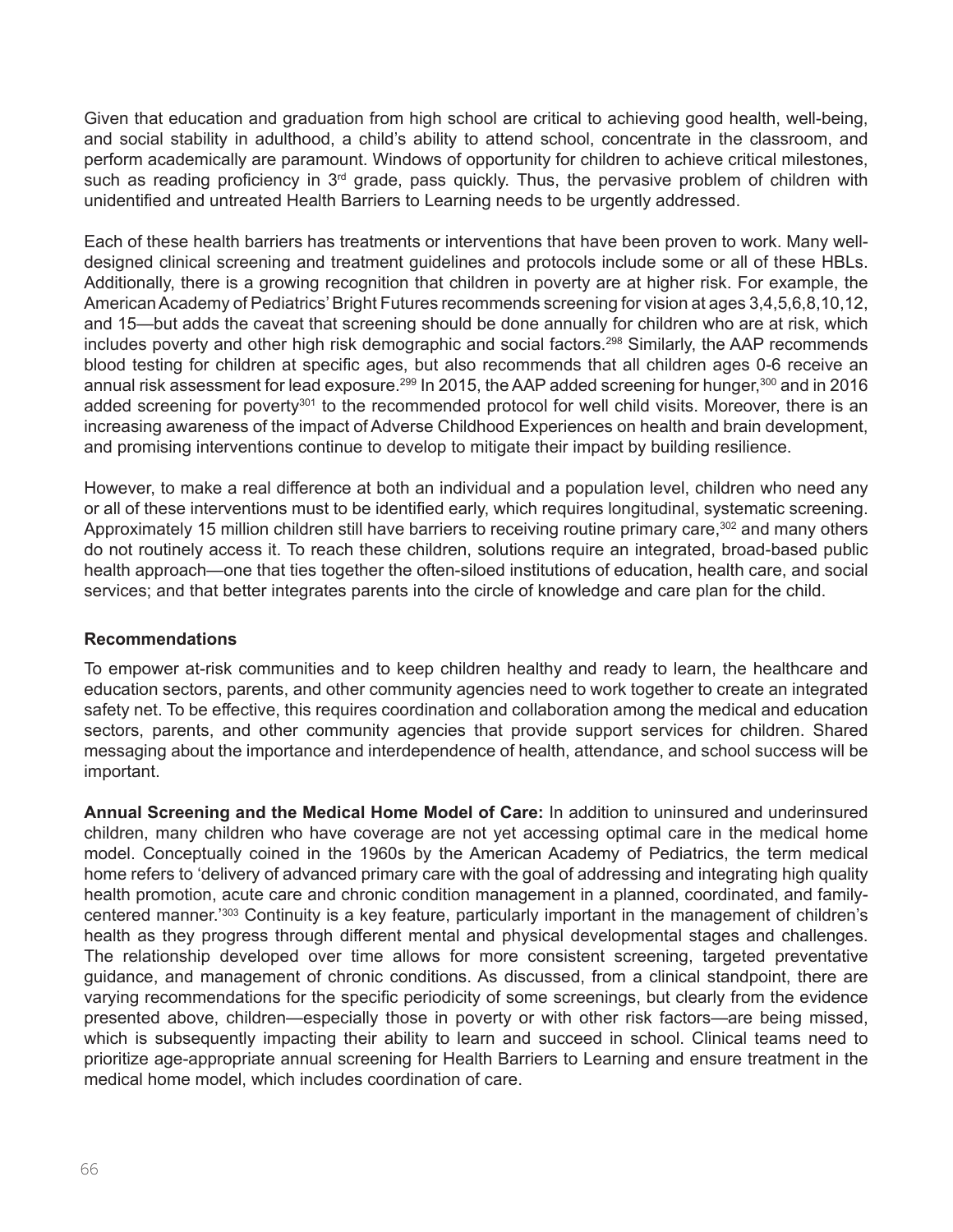**HBL Screening Required by Schools:** To create a safety net for children who aren't engaged in regular, ongoing healthcare, additional screening systems need to exist in places where children can be reached—like schools—to identify and connect them with a medical home for comprehensive services and preventative care. Currently, there is little consistency across districts or states as to what health screenings are offered or required for attendance, or with what frequency.<sup>304</sup> Some require as little as an immunization record, and many that do require a more comprehensive screening don't require it on an annual basis. Some districts and states do require vision screening at school, but not all require the screenings to be done annually. Though it is unlikely that schools could realistically provide comprehensive screening on site annually for all of the HBLs, a set of age-appropriate annual HBL screenings required by the school could be a driving factor to influence parents and community clinics to work together to make this approach succeed, better integrating children into medical home care. Screening at other agencies caring for children, such as preschool, afterschool programs, and homeless shelters—when integrated and supported for follow up services—could also help complete this safety net for the most at-risk children. These multiple access points can serve as doorways into the medical home and comprehensive healthcare.

**Family Service Agencies and Organizations:** Many families may require assistance or support from court, foster care, housing, or other social service agencies. An accurate understanding of a child's health and educational needs are fundamental components in each assessment. Similarly, referrals, further diagnostic studies, treatment, and plans for services at school may be needed and should be integrated into the placement or care plan. Agencies and workers need to fully understand the issues which children and their families may be experiencing. Appropriate training, protocols, and access to materials on HBLs and trauma-informed care need to be developed and offered to social service agencies and family court officials.

**Parent Engagement:** Parent education and engagement needs to be a high priority, as coordination of the health and education needs of a child comes from the home. Additionally, many services, even if offered through schools, still require specific parental consent and participation in needed follow-up. This could be, in part, facilitated by increased public awareness of the importance and impact of Health Barriers to Learning. Outreach, unified messaging, and coordination between the medical and education sectors is also key.

**Communication:** While required or recommended screening forms at school could bring more children into comprehensive medical home care, in turn, the clinical teams must also communicate needs of individual children effectively with the parents and school, so that appropriate care and services are provided for children in all of their daily environments. To do this, relevant care plans must be available and understood by caretakers and teachers. It is critical for clinical care teams to prioritize age-appropriate annual screening and treatment of Health Barriers to Learning, but also to ensure that parents and schools have access to and understanding of the information. This will require significant commitment by providers, parents, and school systems.

Use of technology and information systems, like web-based immunization registries, could be leveraged to securely store and share critical information on a child's screening status, identified Health Barriers to Learning, and associated needs. Creating an online repository for HBL-related information may be an excellent way to ease the data collection burden and improve accessibility for use in the development of supporting interventions, education for parents, and evolving policies that ensure every child has the greatest opportunity to be healthy and ready to learn. As with any vital information system, especially those that have health or educational personal information and direct impact on children, various regulations that guide the protection and use of sensitive data must be followed. Systems seeking to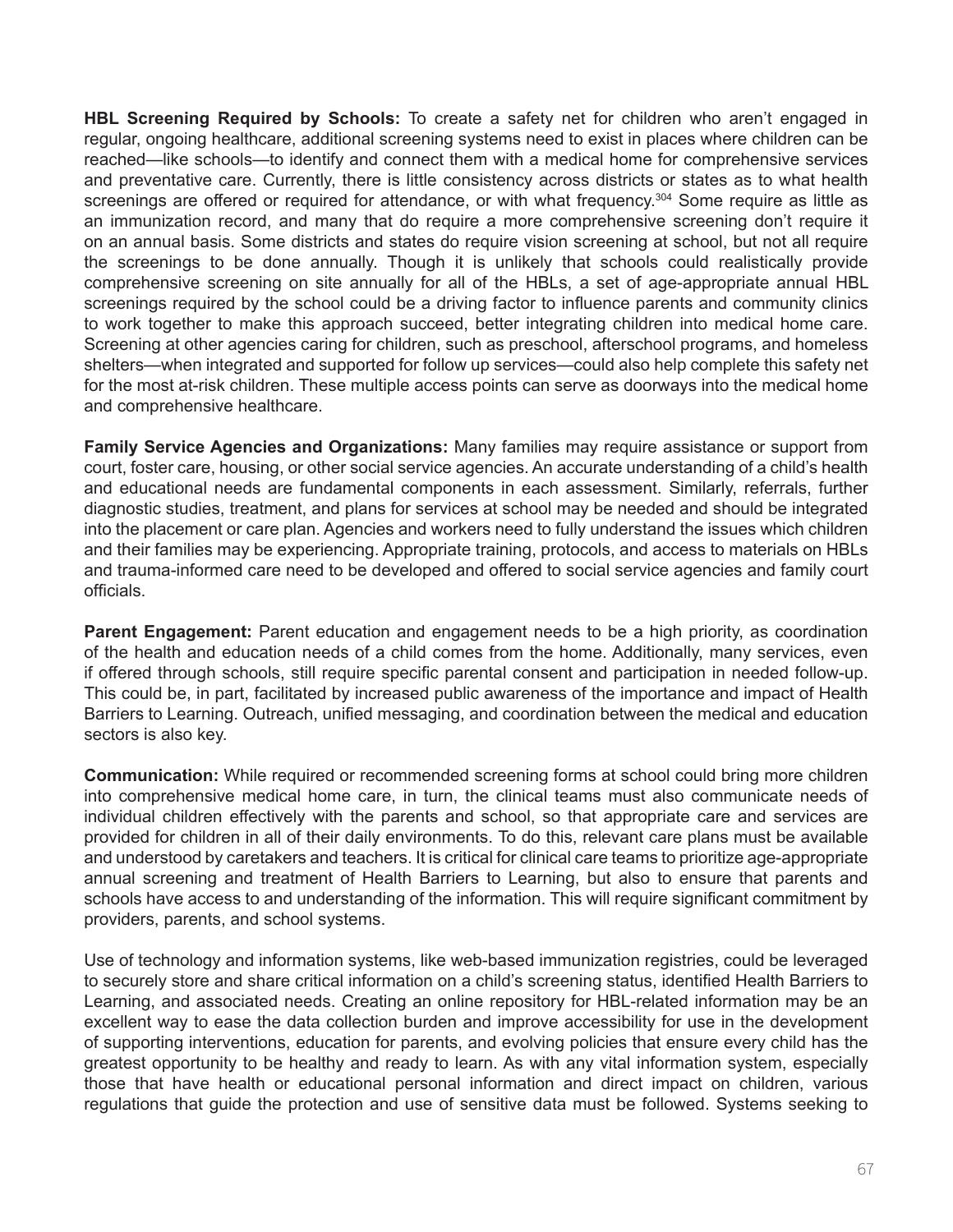leverage technology for innovation should be certain to define clear rules for accessing and using the collected information, as well as a clear governance process to ensure all parties have a voice in how these vital information tools are used.

**Policy and Funding:** For each of these things to happen, accessible and sustainable funding streams need to be made available. Parents need to be able to access and afford any screening and treatment required by school. Clinics need to be reimbursed for staffing necessary to complete multiple screenings at patient visits, and to provide for the necessary case management and health education often needed for children with identified Health Barriers to Learning. Potential new alternative reimbursement models such as value based payment to providers driven by outcomes may better allow for incorporation of these vital but traditionally non-reimbursable services. Schools, which are already struggling and painfully understaffed with school nurses, require protected funding to be able to support additional school nurses and services directed towards screening and referral.

Passed in late 2015, the Every Student Succeeds Act (ESSA) offers an expanded set of tools to plan and operationalize program initiatives to identify and address Health Barriers to Learning. It includes important provisions that allow states and school districts to use Title I and Title IV funds to supplement screening, health, wellness, and mental health services. States and school districts must be informed and encouraged to fully leverage the potential opportunities presented within the ESSA. However, even with resources provided through ESSA, many schools—especially those with high rates of children in poverty—face severe challenges, with many competing priorities to cover with this funding. One emergent and extremely promising option, the 2015 reinterpretation of the Free Care act, would permit school districts and schools to engage Medicaid providers, who would be newly enabled to bill for health-related services offered to school-based Medicaid–eligible populations.

**Further Research:** Further research needs to be done and assimilated to drive screening requirements and policy changes, in particular focusing on the potential cost savings that these early interventions could produce, both in health care costs saved by keeping children out of the Emergency Department and hospital; and also by increased earning potential, contribution to the workforce, and lower disease burden in adulthood.

**CONCLUSION:** In summary, Children's Health Fund makes the following recommendations to empower at-risk communities and to increase identification, management, and treatment of Health Barriers to Learning for all children, with a particular focus on those living in poverty:

## **Healthcare Sector**

All children should have an affordable, accessible medical home. Clinicians should:

- Prioritize annual, age-appropriate, systematic screening and management of the Health Barriers to Learning;
- Ensure effective communication of the results, importance to educational success, and relevant management considerations to schools and parents; and
- Promote the utilization of tools and inter-agency, cross-sector communication systems to consistently identify and track HBLs.